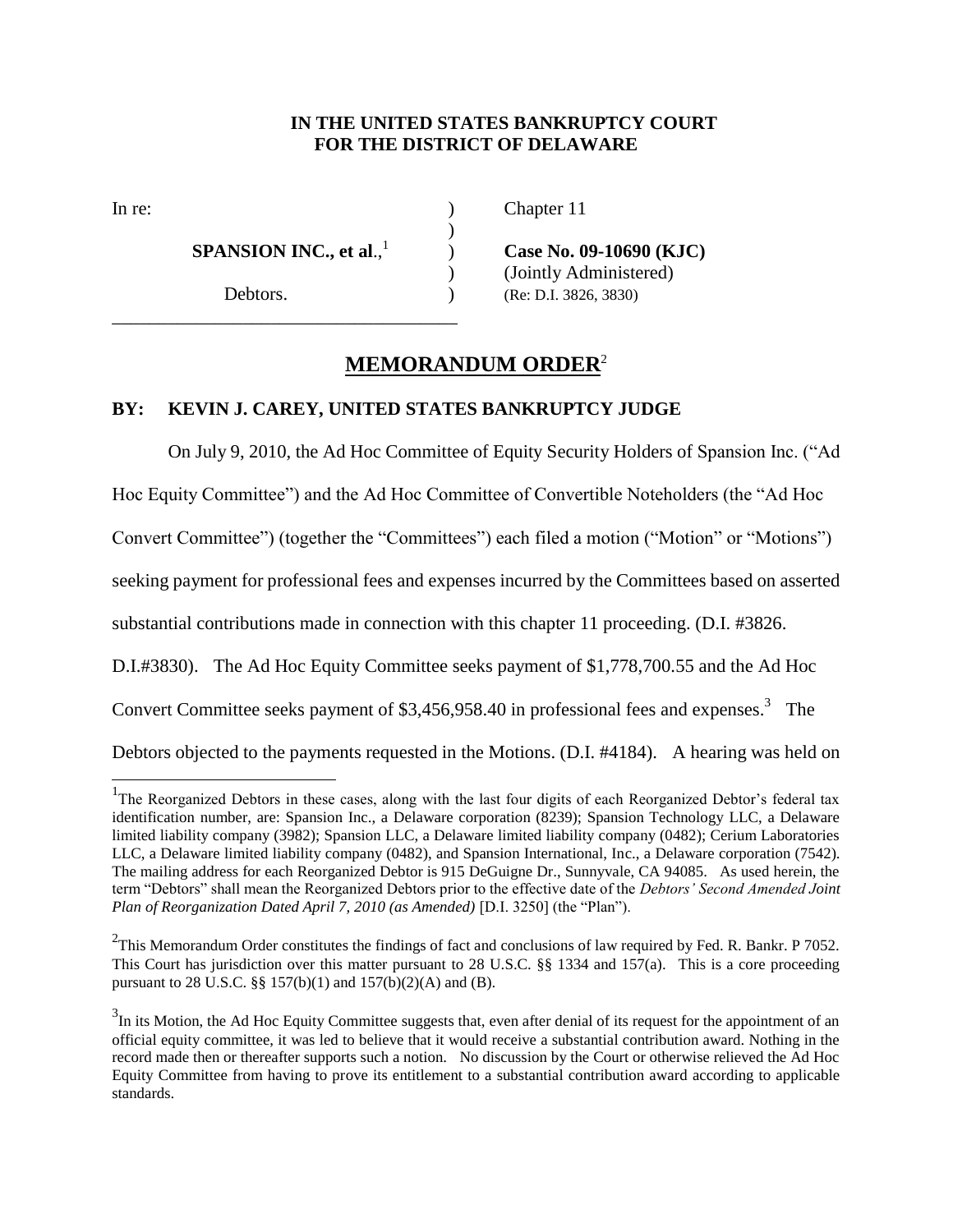the Motions. For the reasons which follow, the Ad Hoc Convert Committee's motion will be granted in part and the Ad Hoc Equity Committee's motion will be denied.

### **FACTS**

The facts of this matter are not disputed.<sup>4</sup> On March 1, 2009, the Debtors filed voluntary petitions for relief pursuant to chapter 11 of the Bankruptcy Code. The Debtors continued to manage their businesses as debtors in possession pursuant to Sections 1107 and 1108 of the Bankruptcy Code. An official committee of unsecured creditors was appointed in March 12, 2009. Subsequent to the Debtors' filing the Joint Plan of Reorganization (the "First Plan") on October 26, 2009, the ad hoc committees formed and began to take an active role in the chapter 11 cases. (D.I.#1477) The Debtor subsequently filed the Second Amended Joint Plan of Reorganization (the "Second Plan") on December 16, 2009. (D.I. #2032).

By Memorandum and Order dated December 19, 2009, the Court denied a request to appoint an official equity committee, *In re Spansion, Inc.,* 421 B.R. 151, 163 (Bankr. D. Del. 2009), in which I found that the record did not support a conclusion that equity security holders were substantially likely to receive a distribution from the Debtors.

Ultimately, after a contentious confirmation hearing, I fixed the Debtors' enterprise value between \$872 million and \$944 million and overruled most of the confirmation objections. The Debtors were then left with the relatively simple task of altering three aspects of the plan:

(1) adjusting the Equity Incentive Plan; (2) limiting the Plan's release clause; and (3) providing an

 $\overline{a}$ 

 $^{4}$ The case history is extensive and so will not be repeated here. A comprehensive case history, upon which I rely, in large part, in determining whether to grant the relief requested in the Motions, is found in my decision denying confirmation of the Second Plan. I will quote only selectively from that opinion. *In re Spansion, Inc*.**,** 426 B.R. 114 (Bankr. D. Del. 2010) *appeal dismissed In re Spansion Inc*., CIV. 10-369 RBK, 2011 WL 3420441 (D. Del. Aug. 4, 2011).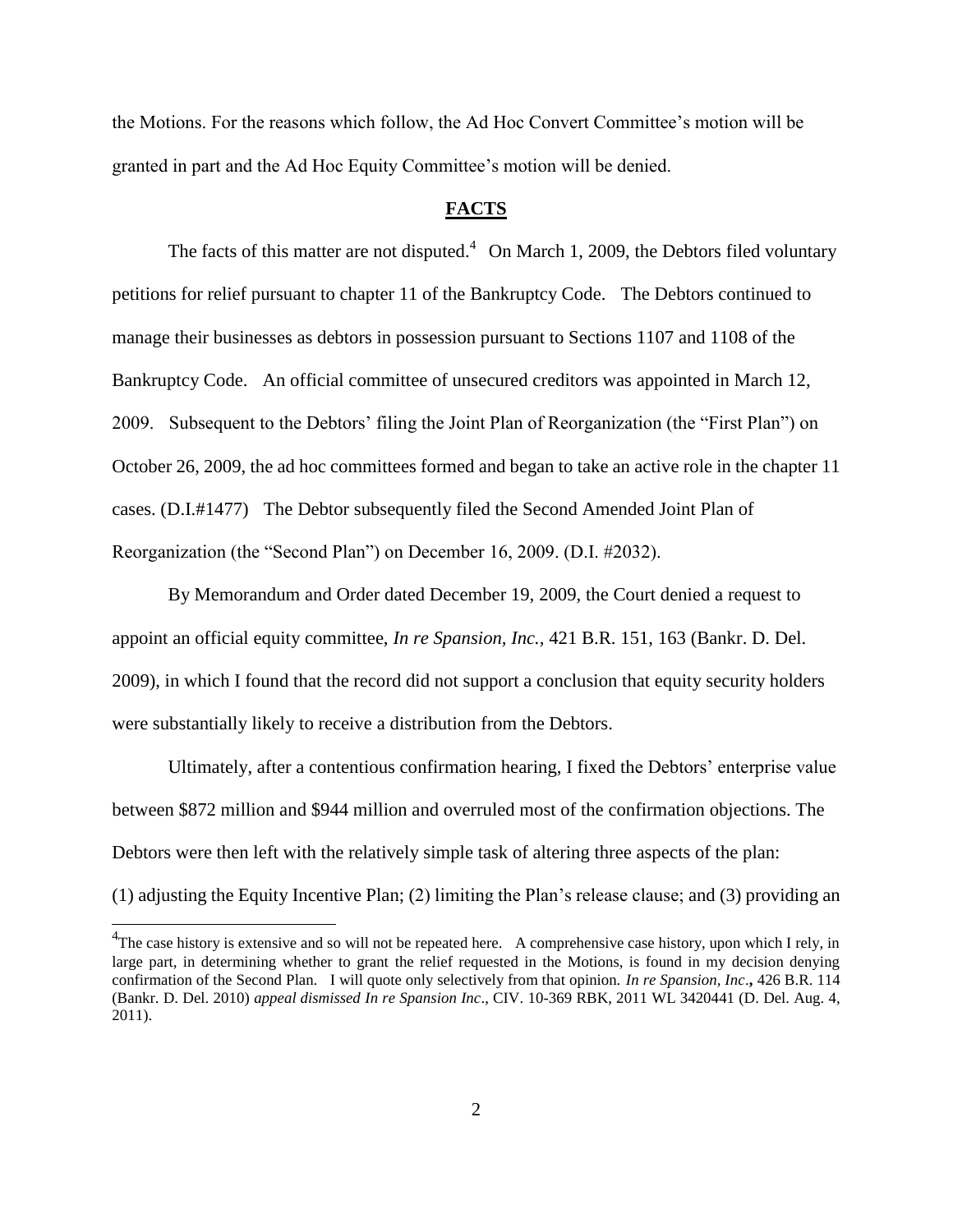escrow for Tessera's administrative claim. These fixes were then embodied in a revised plan (the "Third Plan") filed by the Debtors on April 7, 2010 and confirmed on April 16, 2010. (D.I. #3252, D.I. #3334).

#### **DISCUSSION**

All parties agree that under Sections 503(b)(3) and (4) of the Bankruptcy Code, a court is authorized to award compensation to a creditor or creditors' committee if they make a "substantial contribution" in the case. While the term "substantial contribution" is not defined in the Bankruptcy Code, courts have narrowly tailored instances under which a creditor can be paid from the estate for assisting the overall reorganization. The contribution must result in actual and demonstrable benefit to the debtors' estates and the creditors. *Lebron v. Mechem Fin. Inc.,* 27 F.3d 937, 944 (3d Cir. 1994). In *In re Summit Metals, Inc.,* 379 B.R. 40, 51 (Bankr. D. Del. 2007) *aff'd*, 406 F. App'x 634 (3d Cir. 2011), I described the factors and context in which a creditor could be paid when I ruled that:

> [c]ourts have examined several factors to determine whether [an] applicants' efforts have substantially contributed, including: "whether the services were provided to benefit the estate itself or all of the parties in the bankruptcy case; whether the services conferred a direct benefit upon the estate; and whether services were duplicative of services performed by others." Additionally, courts have considered the motivation of the applicant, holding that applicants who act "*primarily* to serve their own interests and ... [who would have acted] absent an expectation of reimbursement from the estate" cannot be compensated under section 503(b)(3)(D). If the benefit received by the estate was incidental "arising from activities the applicant has pursued in protecting his or her own interests[,]" courts have found an applicant's contribution insubstantial.

*Id.* (citations omitted).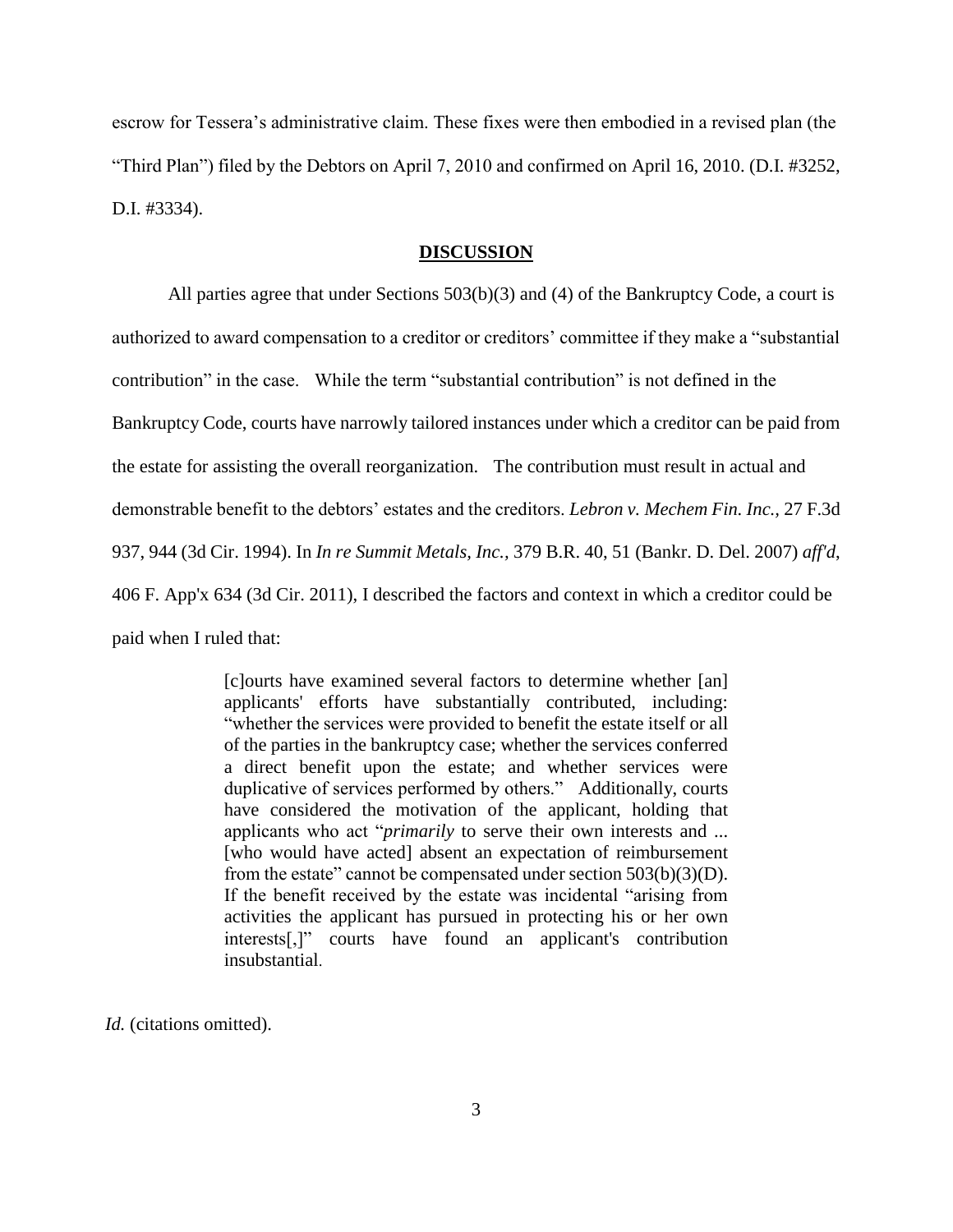At a five-day hearing ("Confirmation Hearing"), a combined record was made for the

following matters:

(i) The request for confirmation of the Debtors' Second Amended Joint Plan of Reorganization (as amended);

(ii) The *Ad Hoc* Committee of Convertible Noteholders' Emergency Motion for Order (a) Vacating Order Approving Debtors' Disclosure Statement Pursuant to Fed. R. Bankr. P. 9024 and Adjourning Confirmation Hearing and (b) Directing Appointment of Trustee or Examiner Pursuant to 11 U.S.C. §§  $1104(a)(1)$  and  $(2)$  and  $1104(c)(2)$  (D.I. 2391) (the "Motion to Vacate"); and

(iii) The Plaintiff's Motion for Summary Judgment in *U.S. Bank Nat'l Association, as Trustee v. Wilmington Trust Company et al.* (Adv. No. 09-52274) (D.I. 14) (the "Summary Judgment Motion").

*Spansion,* 426 B.R. at 118.

The Committees' objections to confirmation of the Second Plan included:

(i) whether the Plan proponents have under-valued the Debtors, thereby unfairly impairing unsecured creditors and violating § 1129(a)(3) and § 1129(b)(1) and (2);

(i) whether the Equity Incentive Plan provides too much value to the management and employees of the Reorganized Debtors, at the expense of unsecured creditors, especially when the value of the Equity Incentive Plan is determined in light of a proper valuation of the Debtors, thereby violating  $\S$  1129(a)(3) and § 1129(b)(1) and (2);

(ii) whether the Debtors wrongfully refused to consider the Alternative Rights Offering proposed by the Convert Committee, which would provide greater recovery to unsecured creditors, thereby violating  $\S 1129(a)(3)$  and  $\S 1129(b)(1)$  and (2);

(iii) whether the Debtors provided false and misleading information in the Plan and Disclosure Statement regarding the Debtors' future prospects, thereby violating  $\S$  1129(a)(2); [footnote omitted]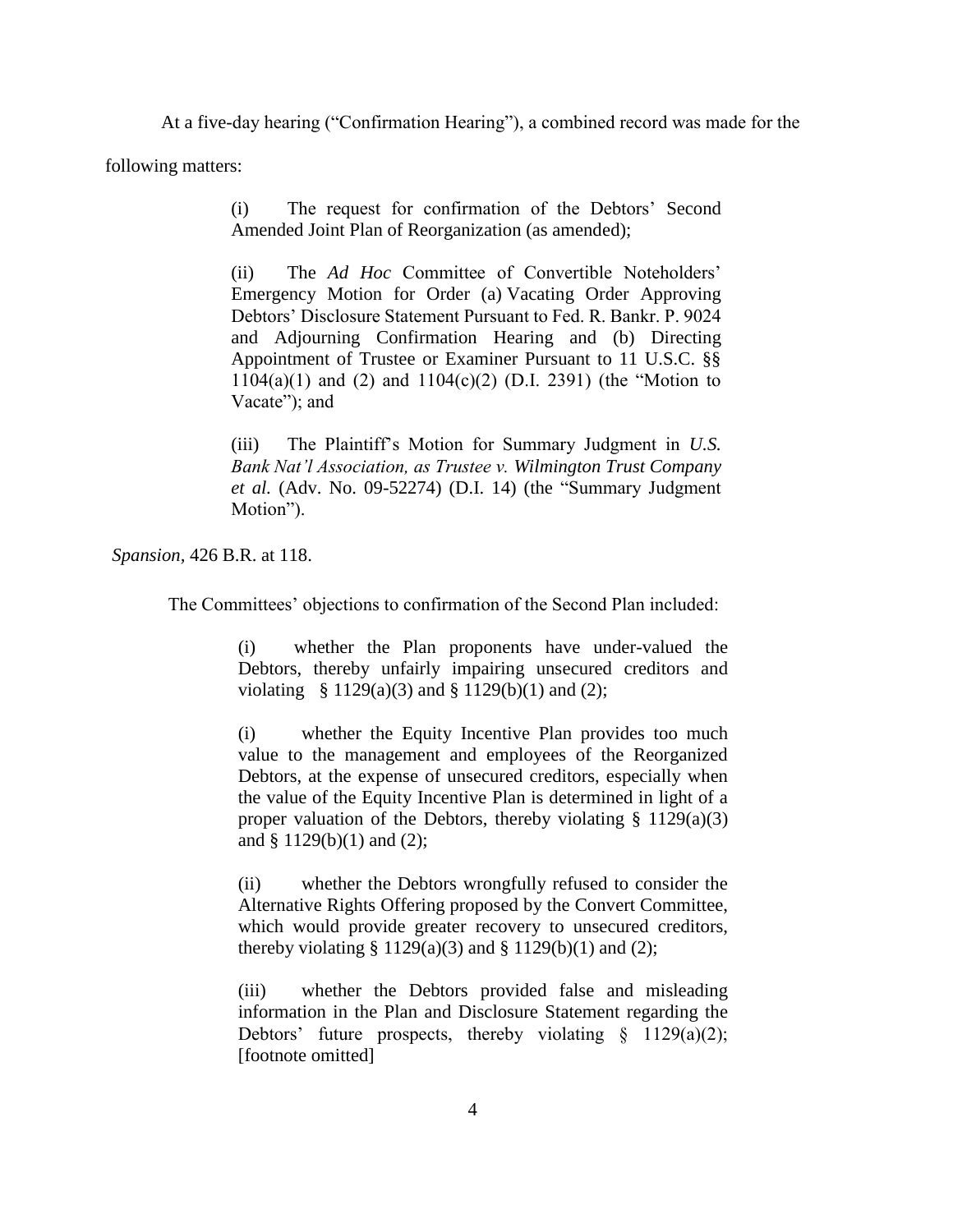(iv) whether the proposed Plan Releases violate applicable bankruptcy law, thereby violating § 1129(a)(1).

*Spansion,* 426 B.R. at 129.

Many of the Committees' arguments "raised at the Confirmation hearing, were considered and rejected during the hearing on approval of the Disclosure Statement." *Id.* at 124. At bottom, the Committees, whose overlapping membership consisted of equity holders and/or holders of subordinated debt, engaged in conduct "unmistakably aimed at slowing down the confirmation process and gaining leverage to enhance or create recoveries" for their constituents. *Id.* at 127 n. 23 quoting *In re Erickson Retirement Communities, LLC,* 425 B.R. 309, 315 (Bankr. N.D.Tex. 2010).

Notwithstanding its litigious litigation strategy, the Ad Hoc Convert Committee did contribute benefit to the estate. The Ad Hoc Convert Committee assisted the Court in determining the enterprise value of the Debtors: it questioned aggressively the methodology and presumptions of the Debtors' experts, while at the same time proposing its own methodology and resulting value. This alternative range of value proposed by the Ad Hoc Convert Committee was in excess of \$1 billion and, at the low end of its range, was more than \$200 million greater than the Debtor's highest valuation. These factors influenced, in part, the Court's determination that the enterprise value was between \$872 million and \$944 million. But the Ad Hoc Convert Committee's proposal was not the only one that influenced the valuation decision. The Debtors' expert and the expert offered by the ad hoc group of Senior Noteholders also provided methodologies and value ranges to the Court. The value assigned to the Debtors by the Court was derived from all three reports. For these reasons, the precise benefit to the estate that can be attributed solely to the efforts of the Ad Hoc Convert Committee is hard to determine. What is not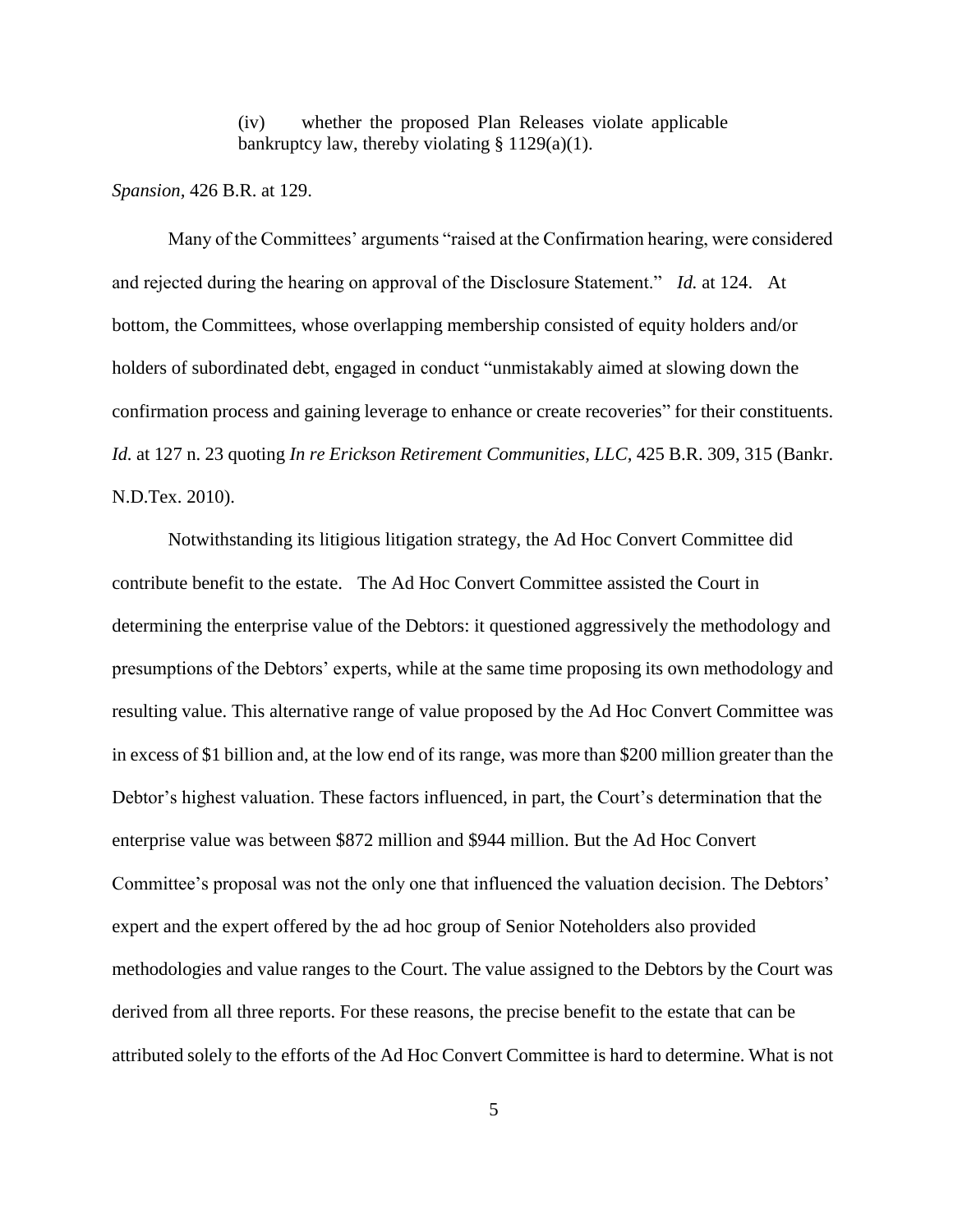in question is that, absent the Ad Hoc Convert Committee's challenge of the Debtors' valuation, this Court might have assigned a lower value to the enterprise.

The Ad Hoc Equity Committee similarly argues that it added value to the estate by contesting the Debtors' valuation. While included in the record (imported from the record on the Ad Hoc Equity Committee's motion to appoint an official equity committee), the Ad Hoc Equity Committee's asserted valuation played virtually no role in determining the value of the assets or of the enterprise value. *Spansion,* 426 B.R. at 131 n. 27. The Ad Hoc Equity Committee did not make a substantial contribution to the estate.

A court must also consider "whether the services were duplicative of services rendered by attorneys for the committee, the committees themselves, or the debtor and its attorneys." *In re Worldwide Direct, Inc.,* 334 B.R. 112, 122 (Bankr. D. Del. 2005) (citing *In re Buckhead Am. Corp.,* 161 B.R. 11, 15 (Bankr. D. Del.1993)). The Ad Hoc Equity Committee's actions were almost completely duplicative of the Ad Hoc Convert Committee's efforts.<sup>5</sup>

#### **CONCLUSION**

For the reasons given above, it is hereby **ORDERED** that:

l

- (1) the Ad Hoc Convert Committee's Motion (D.I. #3826) is GRANTED, IN PART, to allow a substantial contribution award for its professional fees and expenses solely in connection with enterprise valuation (which it claims to be \$228,142.50) in an amount to be set by further Order of this Court;
- (2) The Ad Hoc Equity Committee's Motion (D.I. #3830) is DENIED;
- (3) The parties are directed to confer and determine whether they can agree that \$228,142.50 is the appropriate amount of an award to the Ad Hoc Convert Committee

 $5$ Both Committees were well represented; by this ruling, the Court intends no disparagement of the quality of services provided by the Committees' respective representatives.